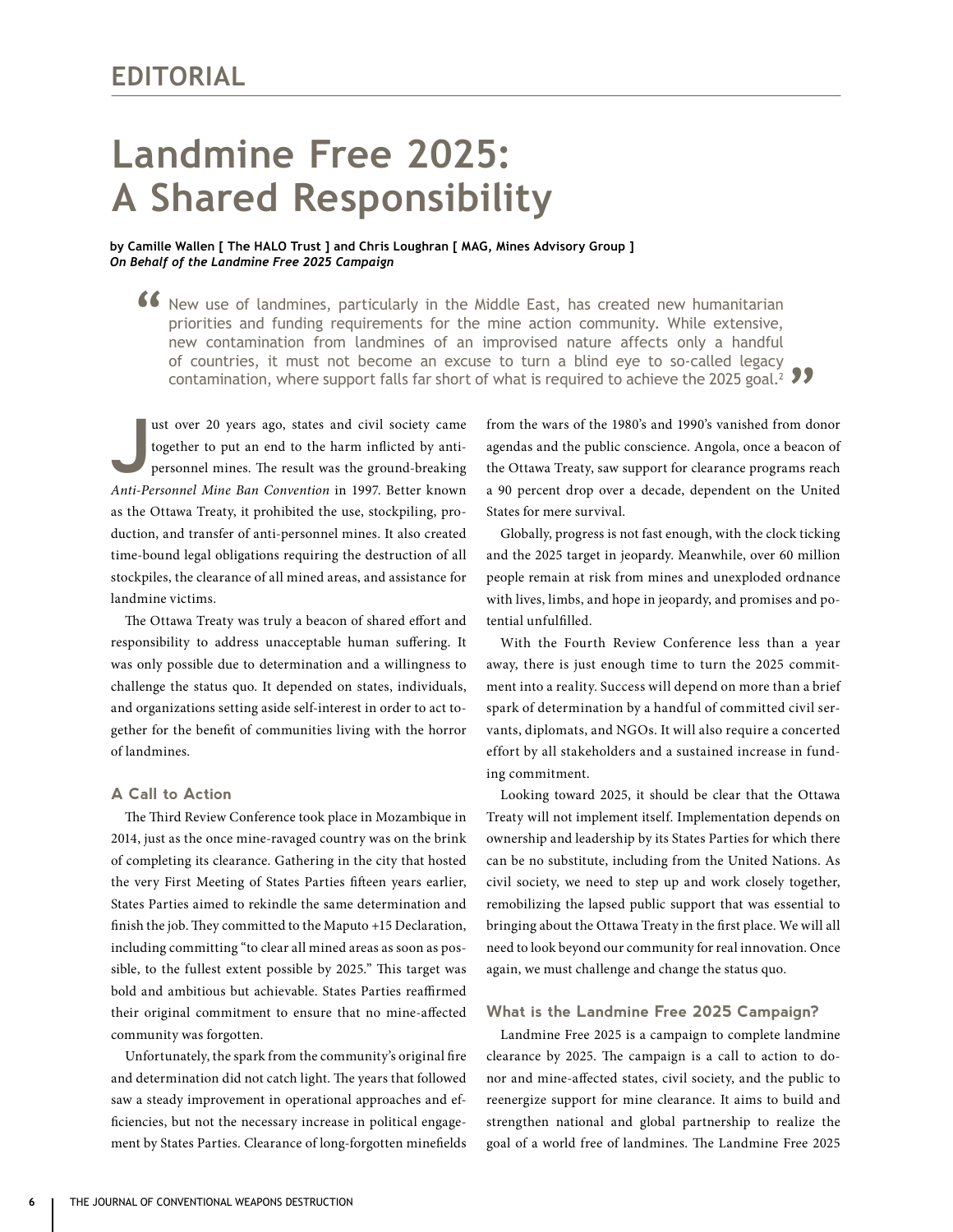

Figure 1: Clearance funding trends for Angola, Cambodia, Sri Lanka, and Zimbabwe. *Figure courtesy of the 'State of Play' report, Landmine Free 2025.*

campaign also calls for clearance completion strategies to be survivor sensitive. Striving for completion must take into account the reality that the needs of survivors endure for life.

## **What More is Required?**

The Landmine Free 2025 campaign's first issue brief was launched in December 2017 at the Ottawa Treaty's 16th Meeting of States and in the 20th anniversary year of its signature. The "State of Play - The Landmine Free 2025 Commitment" report illustrated how a healthy year for mine action funding in 2016 masked serious neglect of so-called legacy contamination.<sup>1</sup> While 2016 saw the third-highest recorded international support for demining in a decade at almost US\$480 million, 30 percent of that funding was spent in Iraq and Afghanistan alone, while funding to many other countries declined.

New use of landmines, particularly in the Middle East, has created new humanitarian priorities and funding requirements for the mine action community. While extensive, new contamination from landmines of an improvised nature affects only a handful of countries. It must not become an excuse to turn a blind eye to so-called legacy contamination, where support falls far short of what is required to achieve the 2025 goal. $2$ 

Of course, there can be little dispute of the need for urgent resources for the humanitarian response in the Middle East. The region has seen a new landmine emergency and spike in casualties, this time from mines of an improvised nature. Similarly, increased support to Afghanistan is essential. As one of the world's most contaminated countries, and itself an icon of the Ottawa Treaty, Afghanistan has seen a steady reduction in funding over the last decade.

But response to the world's new conflicts cannot come at the expense of communities in countries that are no longer the focus of international attention. According to the Mine Action Review, around nine out of ten States Parties are off track to meet their Article 5 (survey and clearance) deadlines.<sup>3</sup> A lack of national funding resources in affected states and neglect in international cooperation and assistance are a key part of this. Unless there is a fundamental shift in the scale of funding and the way it is prioritized, the 2025 objective will be unattainable for many of the 61 mine-affected countries and territories.

State of Play estimated that Angola, Cambodia, Sri Lanka, and Zimbabwe needed just short of two and a half times 2016-funding levels in order to complete clearance obligations and commitments by 2025 (2020 for Sri Lanka). That would mean additional sustained funding at \$54 million a year for these four countries until 2025. While this seems high, \$54 million is only 0.2 percent of all global humanitarian funding provided in 2017.4 A finite problem of this scale is therefore one that policy makers have the capacity to solve.

The sums needed to achieve a Landmine Free 2025 must be seen as within reach of the aid budgets, including of many Ottawa Treaty States Parties. But to date, the United Kingdom is the only State Party to have significantly increased its funding commitment to the world's forgotten minefields of Angola, Cambodia, and Zimbabwe.

#### **An Agenda for Change**

The 2025 goal can be achieved if all stakeholders recognize the need to work together toward a shared responsibility. In a spirit of progressive and forward-thinking partnership, we can work to increase funding levels to what is required,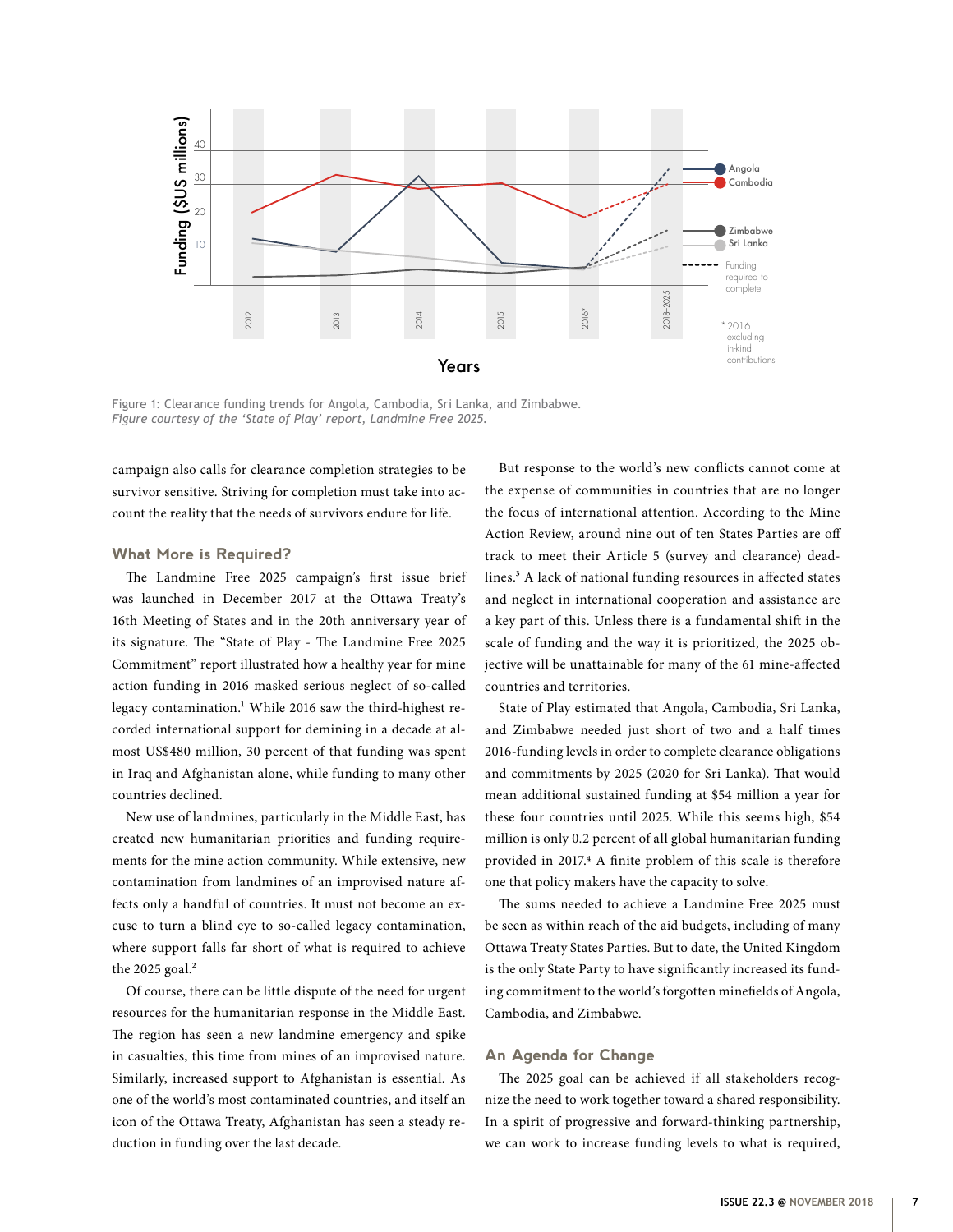

Figure 2: Estimated funding uplift required to reach clearance deadlines. *Figure courtesy of the 'State of Play' report, Landmine Free 2025.*

improve efficiency to make best use of resources, and encourage innovation. We must also be willing and able to hold each other to account, calling out when we see or feel good practice is not being applied, or when funding is being squandered without results or real accountability.

Yet there are important glimmers of hope. The Mine Action Review project generated a genuine culture of constructive challenge around good practice in survey and clearance. The individualized approach spearheaded by Switzerland and the Netherlands has done the same for the Article 5 process.<sup>5</sup> Closer dialogue between NGOs is building long-overdue bridges between the clearance and victim assistance communities, and barriers to confidence and national ownership are being outed.

These examples of shared responsibility and mutual accountability can be carried across the sector. They should be developed to increase political will, enhance cooperation, and learn lessons from the past while being innovative and setting pragmatic milestones to celebrate achievements toward completion.

### **Galvanizing Political Will and Public Support**

Achieving and sustaining the necessary funding increase for countries to complete clearance will not be possible without an increase in political will among donor countries, particularly Ottawa Treaty States Parties. Meanwhile effective cooperation, strategic planning, and management of the issue also requires political engagement in affected states.

Landmine clearance carries high levels of public support. Polling conducted in the United Kingdom in 2017 showed that 78 percent of the public support it. By harnessing this support, the mine action community could once again mobilize the public conscience to increase awareness, political engagement, and support for funding. In an age of aid skepticism, the importance of the public and taxpayers' support cannot be overlooked.

But public support alone will not ensure political and donor support in the long-term. To sustain public and political interest, the mine action community needs to improve the way we measure and articulate the impact of landmines. We need to ensure it is relevant to the broader response to current humanitarian crises, development potential, and most importantly, to people and communities.

Too often mine action is put in a silo, whether in donor funding strat-

egies, national management and oversight, or within the United Nations system. This frequently results in a lack of awareness or buy-in among senior government officials and national authorities being confined to departments with limited influence.

Meanwhile, the impact of landmines does not exist in isolation. They not only remain a threat to lives and limbs, but also block access to homes, land resources and services, and hinder recovery and socioeconomic development decades after the end of conflict. Their impact is also greatest on the most vulnerable—women, girls, boys, and men—who have lost their homes and livelihoods to conflict.

Mine action stakeholders must work together to demonstrate the continued impact of landmines on the world's most vulnerable communities. Demonstrating how clearance can support humanitarian protection, livelihoods, health, and trade is vital to break out of silos and rejuvenate support, particularly in countries that have fallen off the radar of most donors' foreign policy interests. In doing so we should reverse the trend of talking about mine-affected communities in Geneva or New York where they are almost always unable to participate. Instead, we should use modern technology to give them the seat at the table that is rightly theirs.

#### **Broadening Cooperation**

Coordination and cooperation between stakeholders can help to create clear national strategies, which are essential for every affected state. The chance of success is greatest when the development of plans is led and owned by national authorities with in-country support from donor states and operating organizations.

A good national strategy is an essential step for every affected state to work toward completion. It should clearly assess the extent of mine contamination remaining, planning the best use of clearance resources and organizations in country,